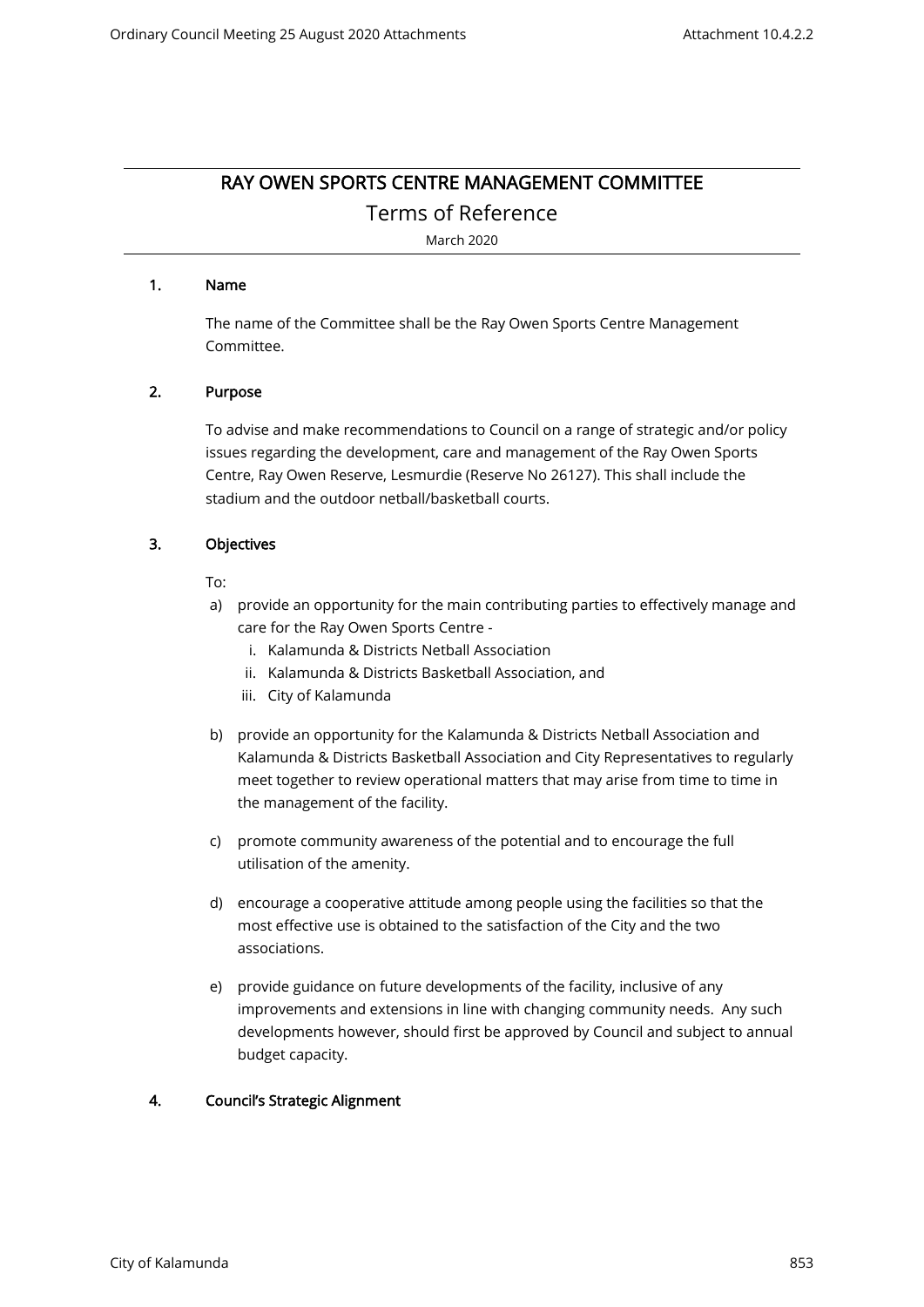Kalamunda Advancing - Strategic Community Plan to 2027 Objective 1.2 - To provide safe and healthy environments for community to enjoy

# 5. Membership

#### 5.1 Qualification to be a Member

Members must be a representative of the Kalamunda & Districts Netball Association, Kalamunda & Districts Basketball Association or the City of Kalamunda.

# 5.2 Number of Members

 A total membership of up to six (6) members, five (5) voting members and one (1) Non-Voting member comprising:

- i. Two representatives from the Kalamunda & Districts Netball Association, appointed from a meeting of that Association.
- ii. Two representatives from the Kalamunda & Districts Basketball Association, appointed from a meeting of that Association.
- iii. Two representatives from the City of Kalamunda one member being a Councillor and a staff member appointed as a non-voting member.

# 5.3 Deputy Members

All Council delegates are required to have a deputy appointed and all other members are entitled to have a deputy appointed, who is to attend in the absence of the member.

#### 5.4 Term of Appointment

 Appointment is for up to two years and members are eligible for re-appointment following the Council Ordinary Election.

#### 5.5 Resignation or Termination of Membership

- i. Membership will be reviewed should a member miss three consecutive meetings without approved leave of absence and the Committee may choose to recommend to Council that the member is removed.
- ii. A committee member may resign from membership of the committee by giving the CEO or the committee's presiding member written notice of the resignation.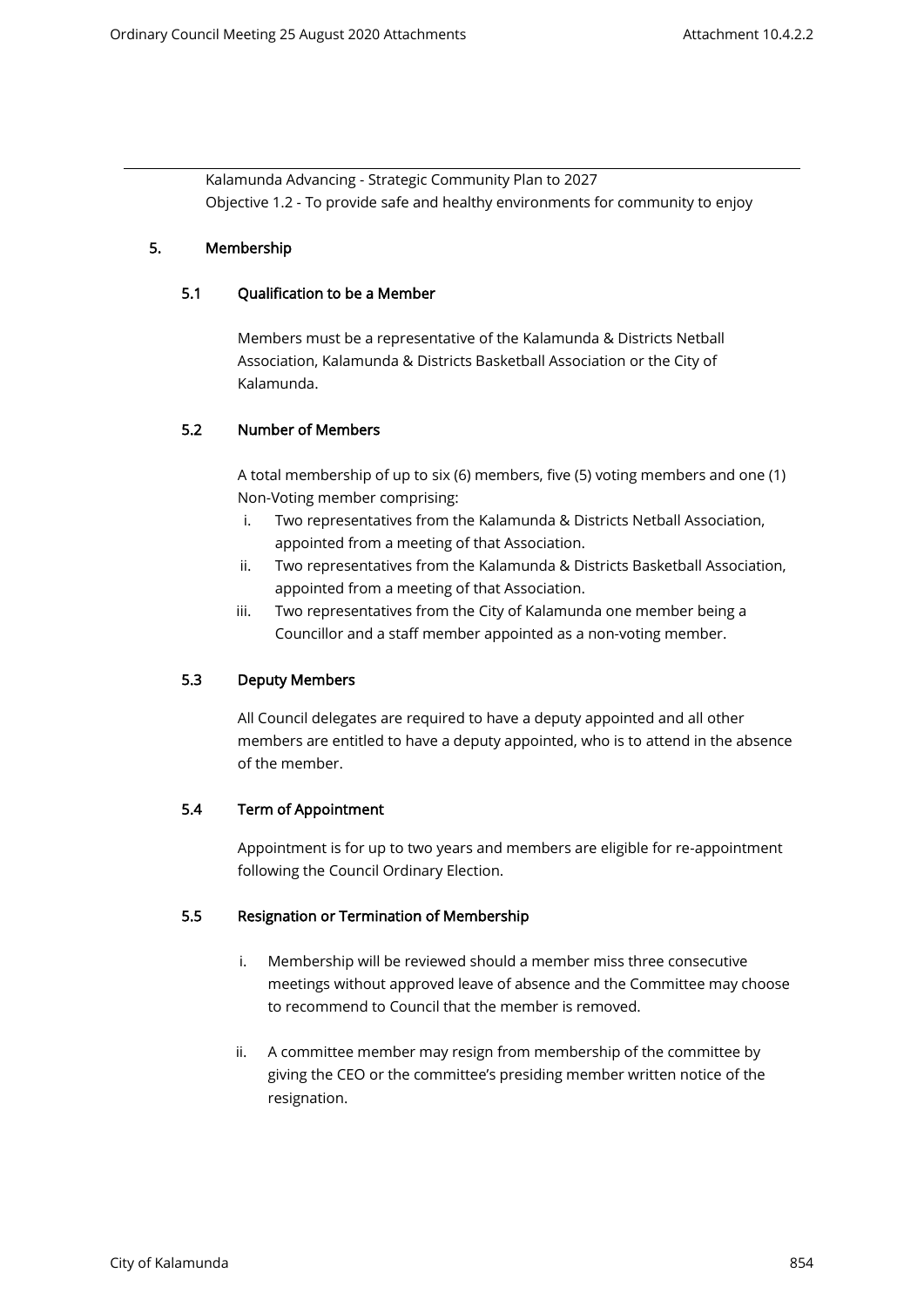#### 6. Election of Presiding Member and Deputy Presiding Member

The election of the Presiding Member and Deputy Presiding Member will be conducted in accordance with the provisions of the Local Government Act 1995.

# 7. Meetings

# a) Conduct of Meetings

All meetings will be conducted in accordance with the provisions of the Local Government Act 1995 and the City's Standing Orders Local Law and the City of Kalamunda Code of conduct.

# b) Scheduling of Ordinary Meetings

The Committee shall meet at least quarterly and can increase the frequency of meetings if required, in consultation with the City to ensure resources are available. Meetings should be held on a regular date and time to be determined by the committee.

# c) Special or Extra Meetings and Working Groups

A special or extra meeting can be called by:

- i. A majority decision of the Committee
- ii. The presiding member of the Committee
- iii. By at least  $1/3^{rd}$  of the members of the committee

A Committee may also choose to form working groups from its membership or to second others with specific skills for undertaking specific tasks required by the Committee in consultation with the City to ensure resources can be made available.

# d) Quorum

A quorum shall consist of a minimum of 3 voting members, comprising of:

- i. one representative from the Kalamunda & Districts Netball Association
- ii. one representative from Kalamunda & Districts Basketball Association and
- iii. a Councillor.

If a quorum is not achieved the meeting can progress informally, with minutes prepared in accordance with established processes.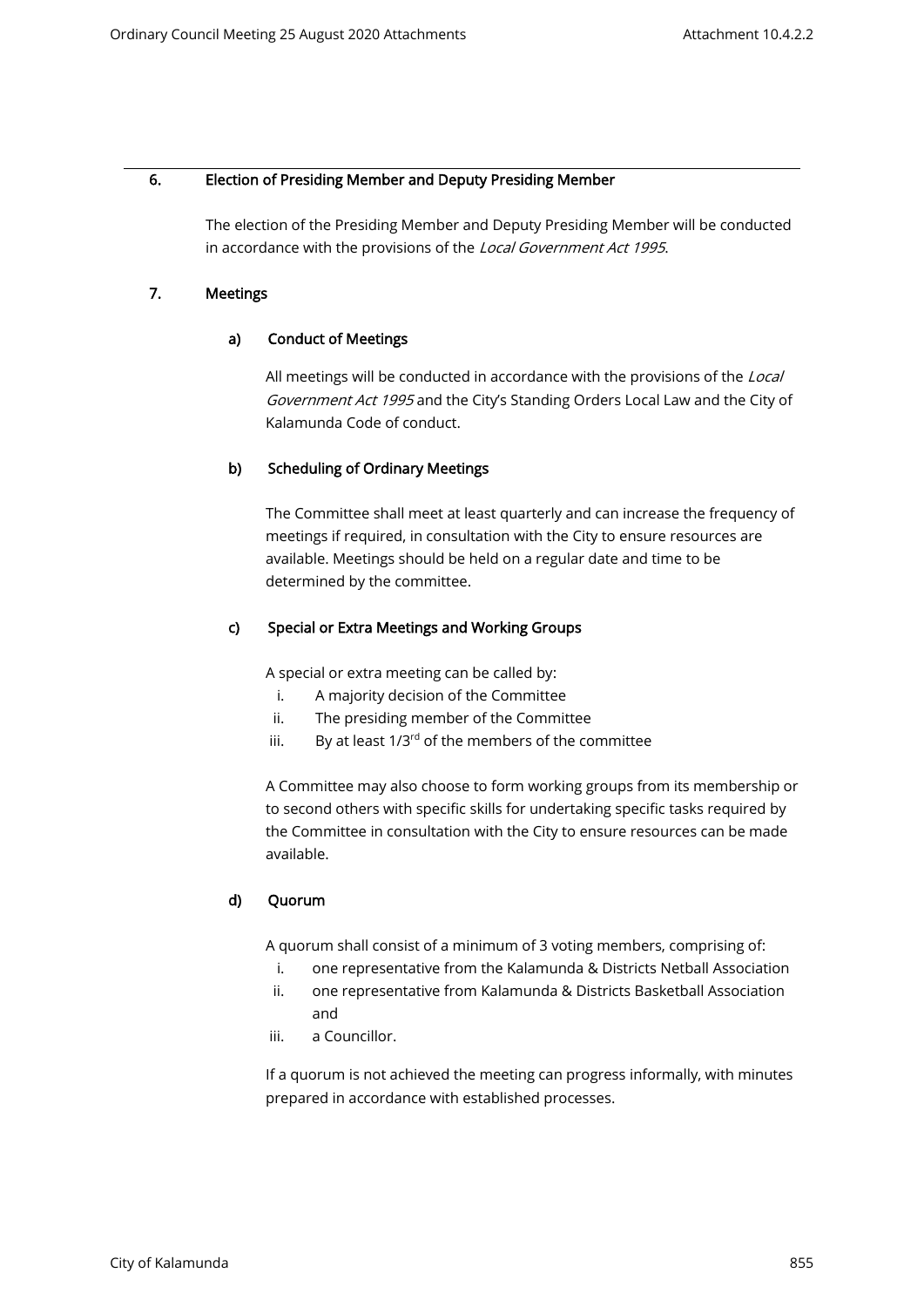#### e) Disclosure of Interests

All Committee Members are required to disclose any financial, proximity or impartiality interests they may have in any matter to be discussed at the meeting.

#### f) Voting

Each appointed member present shall have one (1) vote. In the event of a tied vote, the Presiding Member is to cast a second vote.

City of Kalamunda Officers supporting the Committee do not have voting rights.

#### g) Agendas and Minutes

- i. Agendas and Minutes will be administered by the Chief Executive Officer or their delegate.
- ii. A City of Kalamunda Officer will be appointed by the CEO as the Secretary to the Committee.
- iii. A call for agenda items and notices of meeting will be distributed electronically by the Secretary 10 working days prior to each meeting. Members are to submit any agenda items within 2 working days.
- iv. A draft Agenda will be sent electronically to the Presiding Member 8 working days prior to committee meeting for sign off.
- v. The City and the Presiding Member may choose to meet to discuss agenda items prior to finalising an agenda.
- vi. Agenda items along with any supporting papers are to be sent to the committee members no later than 5 working days prior to meeting. This allows time for members to consider the item and make an informed decision.
- vii. Late or urgent agenda/business items may be accepted for consideration by the Committee by the Presiding Member.
- viii. If there are no agenda items the City's administration in consultation with the Presiding Member, will advise all members the scheduled meeting is cancelled.
- ix. The City's administration shall prepare draft minutes for all meetings within 10 working days. A copy of the minutes shall be forwarded to Presiding Member for sign off within 10 working days of each meeting.
- x. All recommendations made by the Committee will be reported to Council for consideration.